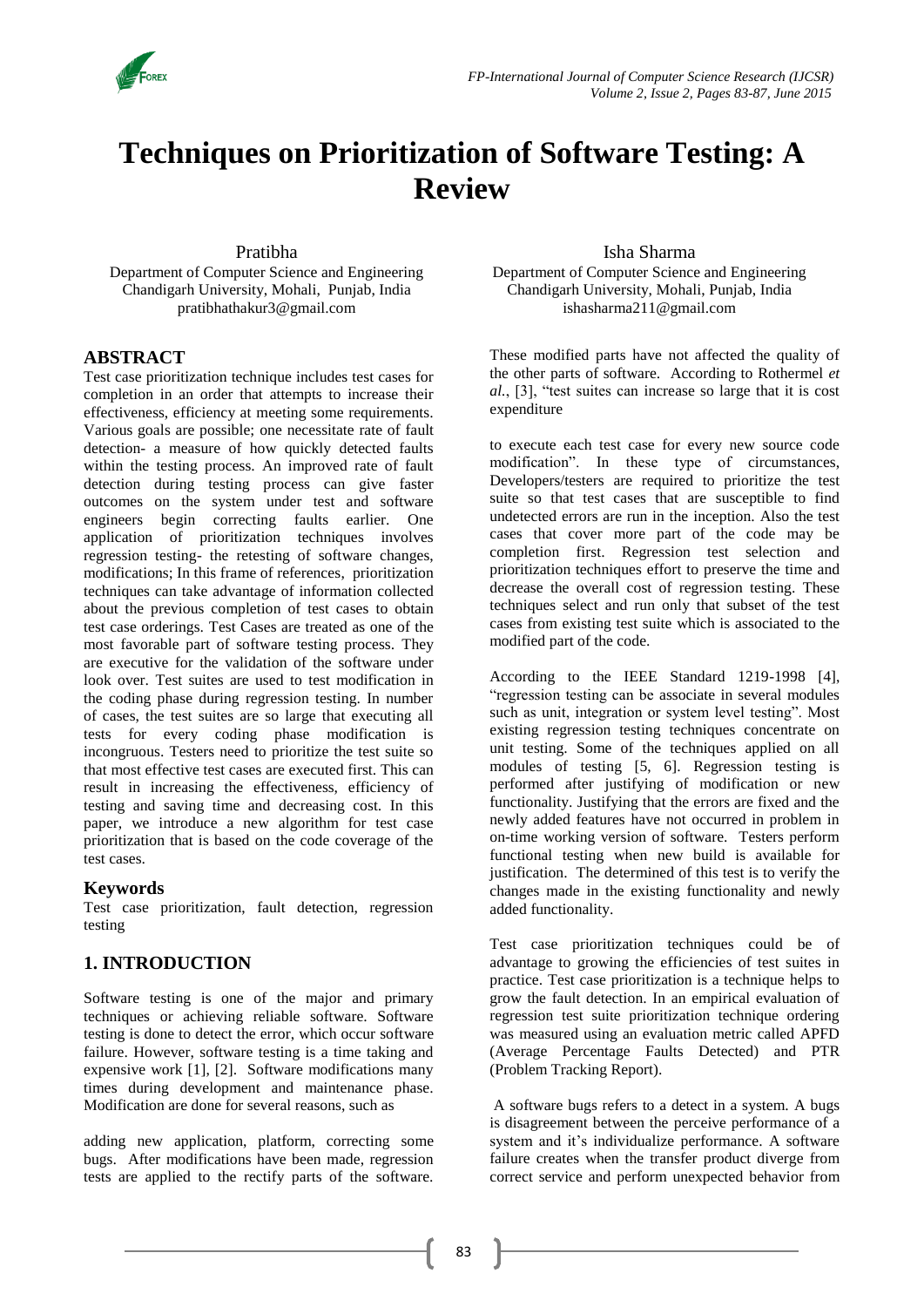

user requirements. A software fault or error may not necessarily cause a software failure. Fault detection is apprehending that a problem has created, even if you don't know the reason. Faults may be detected by a variety of quantitative or qualitative approaches. This includes many of the multivariable, model-based approaches. Fault analysis is investigating one or more root causes of problems to the point where corrective action can be taken. This is also referred to as "fault isolation", especially when need to show the differentiation from fault detection. A "fault" or "problem does not have to be the result of a complete failure of a software product. In a process plant, root causes of non-optimal operation might be hardware failures but problems might also be caused by poor choice of operating targets, poor raw material quality or human error.

The following are several classes of software faults:-

Syntactic faults: interface faults and parameter faults called as syntactic faults.

- a) Semantic faults: conflicting behavior and erroneous results called as semantic faults.
- b) Service faults: QoS faults, SLA (Service Level Agreement) associated faults, and real-time vibrations are called service faults.
- c) Communication / interaction faults: time out and service inapproachable is called communication or interaction faults.
- d) Exemption: I/O related exemption and securityrelated exemption are called exemptions faults.

# **2. APPROACHES OF FAULT DETECTION**

There are several approaches to find and isolate faults. Because each approach has their benefits and failures, topmost applications mix multiple approaches. We prominence some of the key differentiating factors between the different techniques.

Model based reasoning: When models of the observed system are used as a basis for fault detection and diagnosis, this is often referred to as "model based reasoning". One of the major differences in approaches to fault detection & diagnosis is whether or not explicate models are used, and what type of models are used.

Fault signatures, pattern recognition and classifiers: Pattern recognition directly uses the observed sign of a problem and compares them to a set of known sign for each possible problem. The "pattern", or "fault signature" can be represent as a vector (1 dimensional array) of symptoms for each defined fault.

Neural networks:-Neural networks are nonlinear, multivariable models built from a set of input/output data. They can be used as event detectors to detect events and trends. They also used as demonstrative models in model-based reasoning, or directly used as categories for identify fault signatures.

Event-oriented fault detection, diagnosis and correlation:-An event denotes a change of state of a monitored object. Alarms are examples of events. Diagnostics involving events can be significantly different than diagnostics including a fixed set of variables.

Passive system monitoring vs. active testing:-In the case of online monitoring systems, different diagnostic techniques assume routine scanning of each variable of interest. But many times, it is preferable to request nonroutine tests.

Rule-based approaches and implementations:-Rulebased systems in most cases just implement other approaches discussed above, more as a program control mechanism than a different diagnostic technique.

Hybrid approaches:-Pattern recognition by itself does not require a model. However, input for construction of the signatures for the known failures may be based on models; for instance, as residuals from models of normal behavior. This general technique applies to static or dynamic models. For dynamic models, the patterns can be based on predicted measurement values vs. observed values in a Kalman filter, for example Smart signal offers products based on an empirical process model of normal operation used for fault detection, combined with other techniques for fault isolation. Pattern recognition can also be combined with models of exceptional behavior. For instance, in the case of the SMARTS In Charge product, the modeling was in terms of a fault propagation model (qualitative cause/effect model of abnormal behavior). But as part of the development process, this model was then used to automatically construct fault signatures - a form of compiled knowledge. At run time, diagnosis was based on matching observed data to the nearest fault signature. So the product at run time had the characteristics of a pattern matching solution. So, the overall methodology is often a combination of pattern recognition with a model-based method. Some tools such as GDA are flexible enough to support multiple approaches to fault detection and diagnosis, and also support the upfront filtering and event generation as well. One conclusion was that most applications required a mix of techniques for success [1].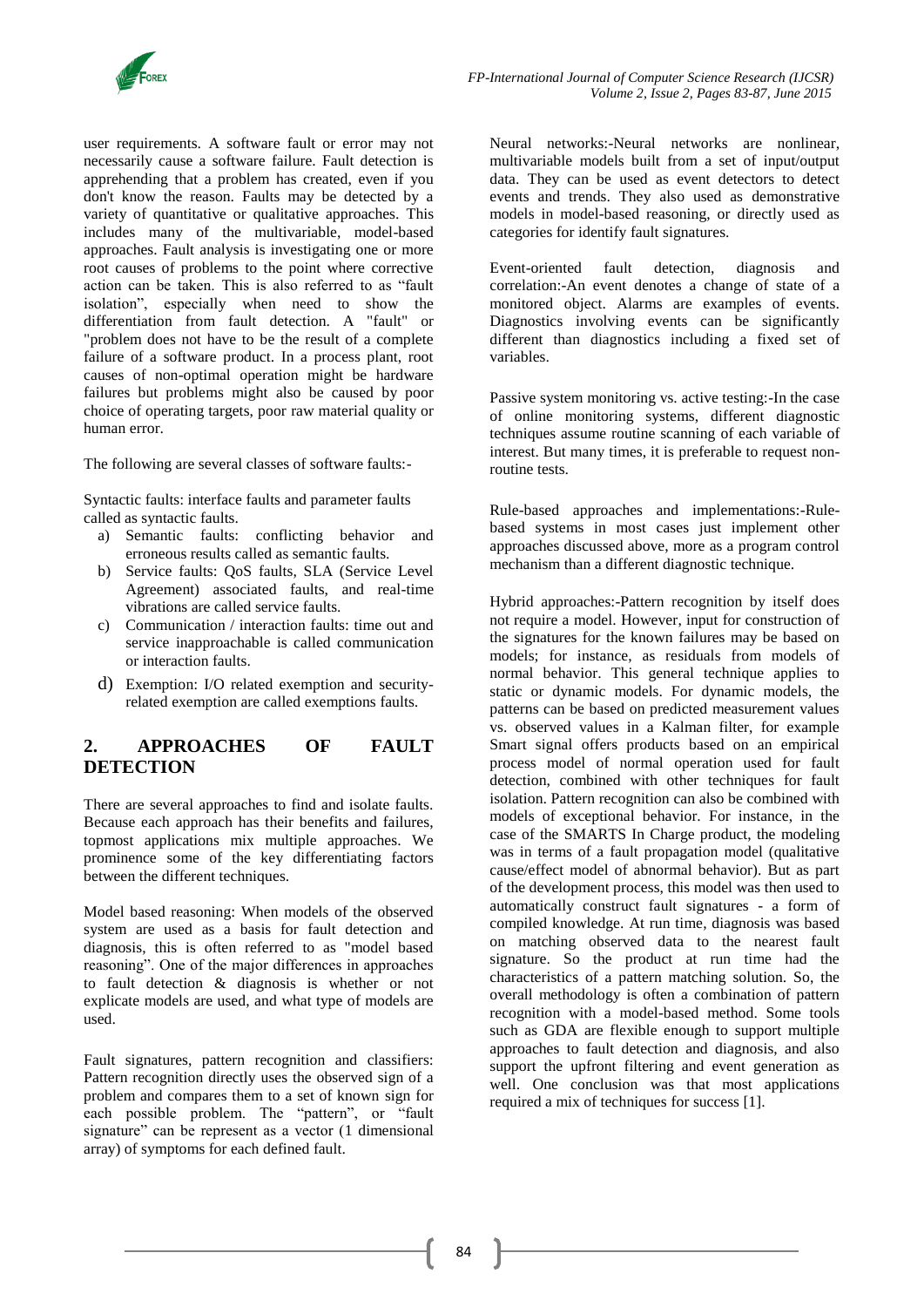



Fig 1: Architecture diagram strategy for detection of software faults

To detect the software faults, which have been generated during the development process, two different approaches may be applied:-

*1. Static approach*

*2. Dynamic approach* 

*1. Static approach*:- Techniques guided by a static approach do not depend upon that the system is complied and may be applied at all stages of the development process. These techniques may be applied as formal reviews like investigation or automatic analyses of the code of a system or associated documents.

*2. Dynamic approach:-* Techniques guided by dynamic approach ensure that a program is operationally correct which mean that the system is complied with test data. On the other hand, testing is only possible when a prototype or an executable version of a program is available. Both inspections and testing are activities contributing to validation and verification.

#### **3. SOFTWARE BASED FAULT DETECTION TECHNIQUE**

#### **3.1 Algorithm Based Fault Tolerance (ABFT)**

ABFT is used for detecting, locating, and correcting faults with a software procedure. It exploits the structure of numerical operations. This approach is effective but lacks of generality. It is well suited for applications using regular structures, and therefore it is used for a limited set of problems.

*1. Assertions:-* Assertions or the logic statements inserted at several points in the program reflect undeviating relationships between the variables of the program and they often lead to many asseveration problems as assertions are not transparent to a programmer and their operatives depends on the nature of an application and on a programmer's ability.

*2. Control Flow Checking (CFC***):-** The basic task of CFC is to partition an application program in basic blocks or the branch-free parts of code. A deterministic signature (or number) is assigned to each block and faults are detected by comparing the run-time signature with a pre-computed one. In most CFC techniques one of the major problems is to tune the test granularity that should be used.

*3. Procedure Duplication (PD):-* The programmer decides to duplicate the most critical procedures and to compare the obtained results on executing the procedures on two different processors. This approach requires a programmer to decide which procedures to be duplicated and to introduce proper checking on the results. These code modifications are done manually and might introduce bug.

*4. Error Detection by Duplicated Instructions (EDDI):-* Computation results from master and shadow instructions are compared before writing to memory. Upon mismatch, the program jumps to a bug handler that will cause the program to restart. EDDI has high bug coverage at the cost of performance penalty due to time redundancy as introduced into the system. Since we use general purpose registers as shadow registers, more register spilling occurs with EDDI. More spilling causes more performance overhead since it increases the number of memory operations.

*5. Periodic Memory Scrubbing:* **-** This approach relies on periodic reloading of code on main memory from an immutable memory. This is effective for protecting the code segment of Operating system and application programs. Performance penalty is due to repetitive memory reading.

*6. Masking Redundancy: -* This approach means running an application in the presence of faults. Few processors are used to run the same program and vote to identify errors in any single processor. Errors can be masked from application software. No software rollbacks are required to fix errors.

*7. Reconfiguration: -* This means removing failed modules from the system. When failure occurs in a module, its effects on the remaining portion of the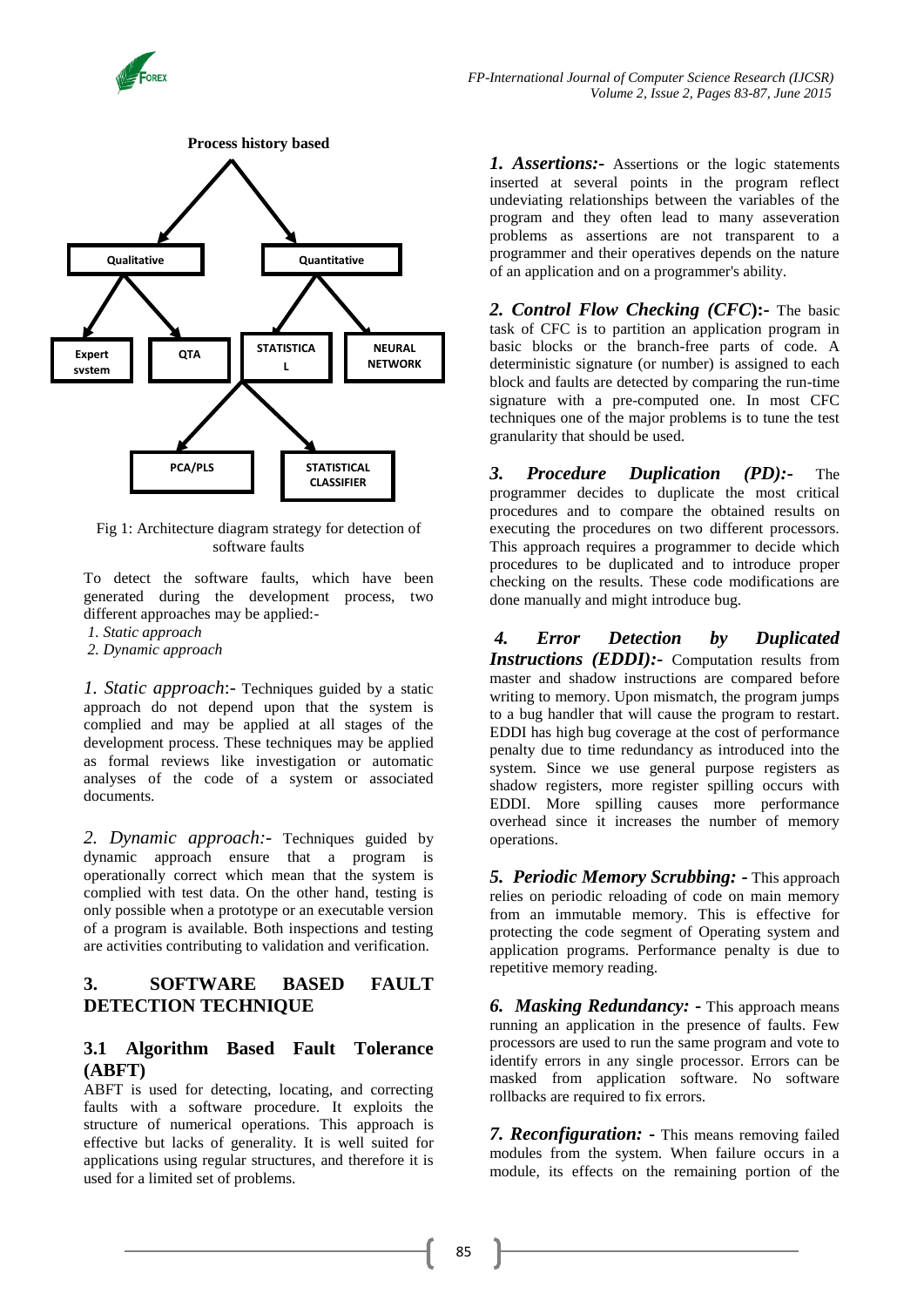

 *FP-International Journal of Computer Science Research (IJCSR) Volume 2, Issue 2, Pages 83-87, June 2015*

system is isolated. A large number of functional modules are used, which are switched automatically to replace a failing module.

*8. Replication: -* This ensures reliability but is expensive in terms of hardware or runtime cost. The idea is to take a majority vote on a calculation replicated N times. Its software solution requires each processor to run N copies of surrounding computations and then vote on the result. This slows down the computation by at least a factor of N.

*9. Restore Architecture: -* Transient errors or soft errors are detected through time excessive in the restore architecture. The novelty of the restore architecture is the use of transient error symptoms, such as, memory protection violation and incorrect control flow etc. The tendency for these symptoms to occur quickly after a transient, coupled with a check pointing implementation in hardware to restore clean architectural state, enables a cost effective soft error detection and recovery solution.

#### *10. Dual Modular Redundancy (DMR) & Backward-Error Recovery (BER) & Checkpoint:* **-** Error is detected through differences in execution across a dual modular redundant (DMR) processor pair. DMR is a backward-error.

## **4. PRIORITIZED TEST SUIT EFFECTIVENESS**

#### **4.1 Average Percentage of Fault Detections (APFD) Metrics**

To quantify the goal of increasing a subset of the test suite's rate of fault detection, we use a metric called APFD developed by Elbaum et al.[8] that measures the rate of fault detection per percentage of test suite execution. The APFD is calculated by taking the weighted average of the percentage of faults detected during the execution of the test suite. APFD values range from 0 to 100; higher values imply faster (better) fault detection rates. APFD can be calculated as follows:

APFD=1-{(Tf1+Tf2+….+Tfm)/mn}+(1/2n)

Where n is the no. of test cases and m be the no. of faults.

(Tf1,….,Tfm ) are the position of first test T that exposes the fault.

**5. REGRESSION TESTING TECHNIQUES**

There are number of available regression testing techniques. Here we are representing all these techniques in basic 3 categories as defined.

**1.** *Retest All:* As the name suggest in this testing technique we perform whole testing cycle again after the inclusion of new code and component and related test cases into it. Again the test cases will be generated, sequence reset etc. This type of technique is not feasible in most of time, as it requires much time and cost. But in smaller software where a small change in code impact on whole software at that time regression testing is used.

**2.** *Regression Test Selection:* This approach is a modification over the existing retest all approaches. In this approach instead of testing all cases a selection on the test cases is performed. To perform this selection a test cases categorization is performed. According to this rest table cases are separated from whole test cases such as the requirement based testing is generally need not to be performed again. The code based test cases and the system based test cases are selected to perform the testing process. In this technique instead of rerunning the whole test suite, we select a part of test suite to rerun if the cost of selecting a part of test suite is less than the cost of running the tests that RTS allows us to omit. RTS divides the existing test suite into (1) Reusable test cases; (2) Re-testable test cases; (3) Obsolete test cases.

**3.** *Test Case Prioritization:* All the test cases used in a testing approach or the sequence are not alike. It means each kind of test cases have there on values called the basic prioritization of the test cases. Generally the prioritization process is defined on the bases of state space diagram of the cases. The test cases that exist on initial stage of the test cases or the development process have the lower priority and the test cases that affect the whole system or tested repeatedly over the whole process having the higher priority. Besides this the prioritization process is further divided in number of sub techniques to assign the priorities.

**a)** *The easiest type of assigning priorities is the random prioritization* but in most of the cases it does perform the complete justification with the test cases selection. Because of this such type of technique is never recommended to generate the test cases.

**b)** *Optimal ordering:* In which the test cases are prioritized to optimize rate of fault detection. As faults are determined by respective test cases and we have programs with known faults, so test cases can be prioritized optimally. It is one of the dynamic prioritization approach in which decision is affected because of types of occurred faults and there frequency.